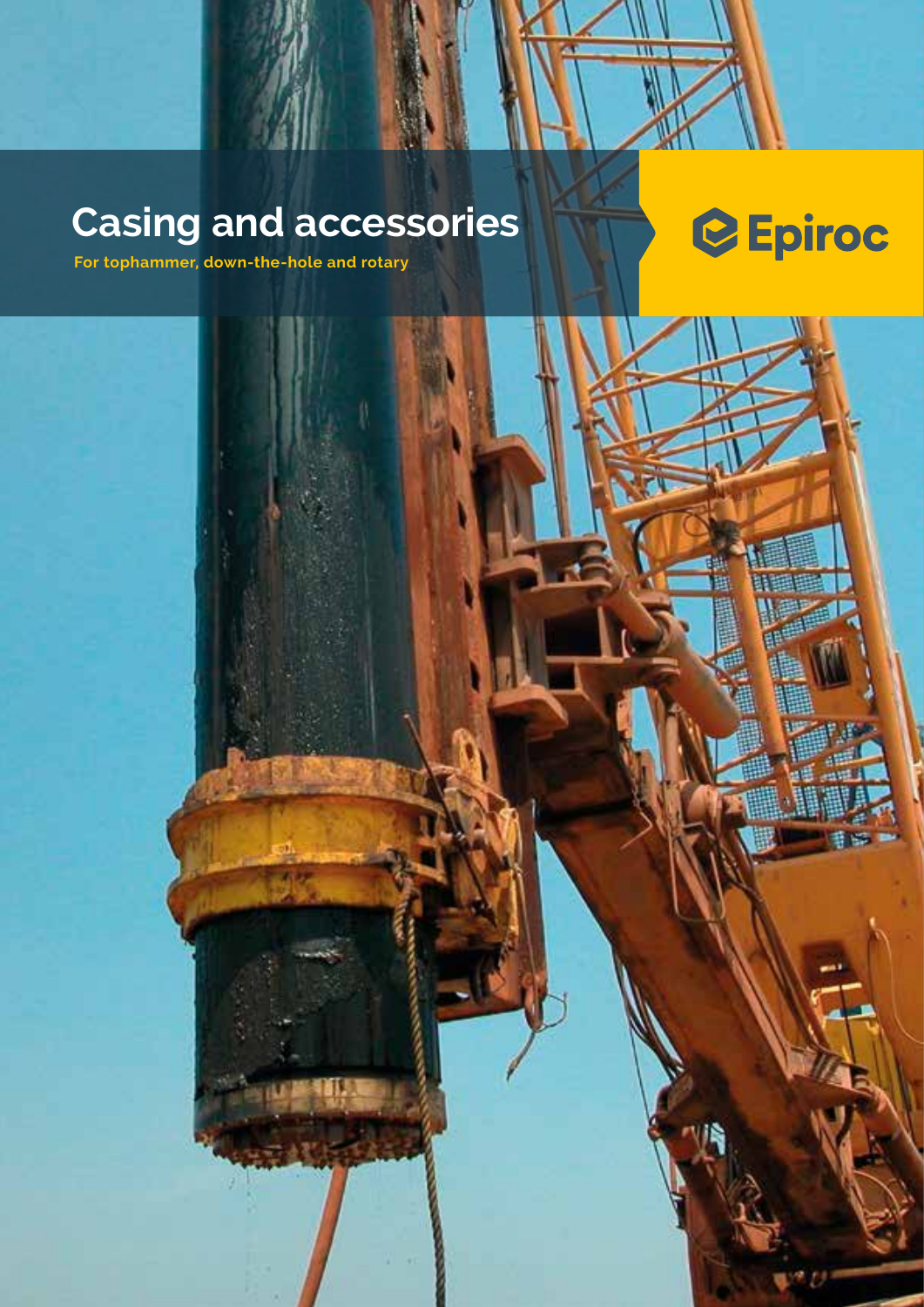### **Casing sizes**

**Casing is used in all applications of the drilling industry to support unconsolidated strata. We offer a comprehensive range to suit all drilling methods within the waterwell construction, piling, site investigation, geothermal and horizontal directional drilling industries.**

Casing can be installed using tophammer, DTH and rotary methods. Various wall thicknesses and thread forms are available to suit the applications.

- 6.3 mm wall casing will have a trapezoidal thread.
- 76.1 mm–219.1 mm single start LH/RH knuckle thread.
- 244.5 mm–660.4 mm three start LH/RH rope thread.
- Lengths available: 0.5 mtr, 1.0mtr, 1.5 mtr, 2.0 mtr, 3.0 mtr.

| OD Ø (mm) | Wall thickness (mm) |         |     |        |      |    |    |  |  |  |  |
|-----------|---------------------|---------|-----|--------|------|----|----|--|--|--|--|
|           | 6.3                 | $\bf 8$ | 9.5 | $12.5$ | 14.2 | 16 | 20 |  |  |  |  |
| 76.1      |                     |         |     |        |      |    |    |  |  |  |  |
| 88.9      |                     |         |     |        |      |    |    |  |  |  |  |
| 114.3     |                     |         |     |        |      |    |    |  |  |  |  |
| 127       |                     |         |     |        |      |    |    |  |  |  |  |
| 133       |                     |         |     |        |      |    |    |  |  |  |  |
| 139.7     |                     |         |     |        |      |    |    |  |  |  |  |
| 146       |                     |         |     |        |      |    |    |  |  |  |  |
| 152.4     |                     |         |     |        |      |    |    |  |  |  |  |
| 168.3     |                     |         |     |        |      |    |    |  |  |  |  |
| 177.8     |                     |         |     |        |      |    |    |  |  |  |  |
| 193.7     |                     |         |     |        |      |    |    |  |  |  |  |
| 219.1     |                     |         |     |        |      |    |    |  |  |  |  |
| 244.5     |                     |         |     |        |      |    |    |  |  |  |  |
| 254       |                     |         |     |        |      |    |    |  |  |  |  |
| 273       |                     |         |     |        |      |    |    |  |  |  |  |
| 298.5     |                     |         |     |        |      |    |    |  |  |  |  |
| 323.9     |                     |         |     |        |      |    |    |  |  |  |  |
| 406.4     |                     |         |     |        |      |    |    |  |  |  |  |
| 457.2     |                     |         |     |        |      |    |    |  |  |  |  |
| 508       |                     |         |     |        |      |    |    |  |  |  |  |
| 558.8     |                     |         |     |        |      |    |    |  |  |  |  |
| 609.6     |                     |         |     |        |      |    |    |  |  |  |  |
| 660.4     |                     |         |     |        |      |    |    |  |  |  |  |

**Available Standard**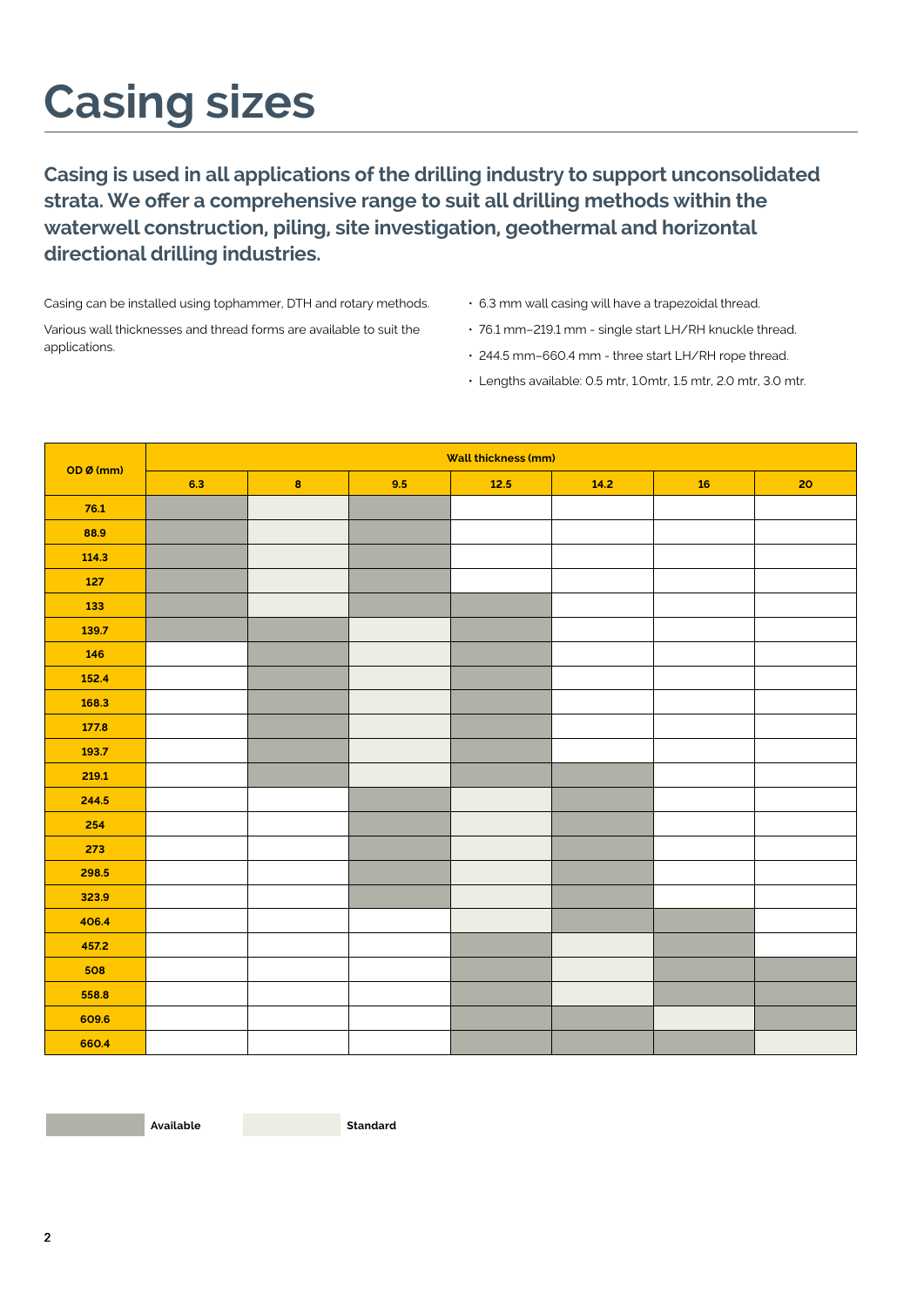### **Starter casings**

#### **Symmetrix & Elemex starter casings**

All overburden drilling systems need the inner drill string and outer casing to be matched. This is usually done with the length of the starter casing so the connections can be easily accessed and allow for quick rod change. This also lets us make the optimum length to suit the stroke on the mast for a smooth start to the hole.

| <b>LH Product No.</b> | <b>RH Product No.</b> | <b>To Suit</b><br><b>Description</b>          |                             | Length (mm) | Weight (kg) |
|-----------------------|-----------------------|-----------------------------------------------|-----------------------------|-------------|-------------|
| 89011045              | 89010915              | Starter casing-114.3 mm x 8 mm wall           | Terranox 3                  | 902         | 18.9        |
| 89011046              | 89010916              | Starter casing-127 mm x 8 mm wall             | Terranox 3                  | 902         | 21.2        |
| 89011047              | 89010917              | Starter casing-133 mm x 8 mm wall             | Terranox 4                  | 1049        | 25.9        |
| 89011048              | 89010918              | Starter casing-139.7 mm x 9.5 mm wall         | Terranox 4                  | 1049        | 27.3        |
| 89011049              | 89010919              | Starter casing-139.7 mm x 9.5 mm wall         | Terranox 4 & Shock Absorber | 1449        | 37.6        |
| 89011050              | 89010920              | Starter casing-146 mm x 9.5 mm wall           | Terranox 4                  | 1049        | 33.5        |
| 89011051              | 89010921              | Starter casing-146 mmx 9.5 mm wall for        | Terranox 4 & Shock Absorber | 1449        | 46.3        |
| 89011052              | 89010922              | Starter casing-152.4 mm x 9.5 mm wall         | Terranox 4                  | 1049        | 35.1        |
| 89011053              | 89010923              | Starter casing-152.4 mmx 9.5 mm wall          | Terranox 4 & Shock Absorber | 1449        | 48.5        |
| 89011054              | 89010924              | Starter casing-168.3 mm x 9.5 mm wall         | Terranox 5                  | 1166        | 43.4        |
| 89011055              | 89010925              | Starter casing-168.3 mm x 9.5 mm wall         | Terranox 5 & Shock Absorber | 1661        | 61.8        |
| 89011056              | 89010926              | Starter casing-177.8 mm x 9.5 mm wall         | Terranox 5                  | 1661        | 46          |
| 89011057              | 89010927              | Starter casing-177.8 mm x 9.5 mm wall         | Terranox 5 & Shock Absorber | 1166        | 65.5        |
| 89011058              | 89010928              | Starter casing-193.7 mm x 9.5 mm wall         | Terranox 6                  | 1255        | 54.2        |
| 89011059              | 89010929              | Starter casing-193.7 mm x 9.5 mm wall         | Terranox 6 & Shock Absorber | 1750        | 75.5        |
| 89011060              | 89010930              | Starter casing-219.1 mm x 9.5 mm wall         | Terranox 6                  | 1255        | 79.9        |
| 89011061              | 89010931              | Starter casing-219.1 mm x 9.5 mm wall         | Terranox 6 & Shock Absorber | 1750        | 111.5       |
| 89011062              | 89010932              | Starter casing-244.5 mm x 12.5 mm             | Terranox 6                  | 1255        | 89.8        |
| 89011063              | 89010933              | Starter casing-244.5 mm x 12.5 mm wall        | Terranox 6 & Shock Absorber | 1750        | 125.2       |
| 89011064              | 89010934              | Starter casing-254 mm x 12.5 mm<br>Terranox 8 |                             | 1443        | 107.4       |
| 89011065              | 89010935              | Starter casing-254 mm x 12.5 mm wall          | Terranox 8 & Shock Absorber | 2021        | 150.5       |
| 89011066              | 89010936              | Starter casing-273 mm x 12.5 mm               | Terranox 8                  | 1443        | 115.9       |
| 89011067              | 89010937              | Starter casing-273 mm x 12.5 mm wall          | Terranox 8 & Shock Absorber | 2021        | 162.3       |
| 89011068              | 89010938              | Starter casing-298.5 mm x 12.5 mm             | Terranox 8                  | 1443        | 127.2       |
| 89011069              | 89010939              | Starter casing-298.5 mm x 12.5 mm wall        | Terranox 8 & Shock Absorber | 2021        | 178.2       |
| 89011214              | 89011200              | Starter casing-323.9 mm x 12.5 mm wall        | Terranox 8                  | 1443        | 138.5       |
| 89011215              | 89011201              | Starter casing-323.9 mm x 12.5 mm wall        | Terranox 8 & Shock Absorber | 2021        | 194         |
| 89011216              | 89011202              | Starter casing-406.4 mm x 14.2 mm wall        | QL120                       | 1837        | 252.3       |
| 89011217              | 89011203              | Starter casing-406.4 mm x 14.2 mm wall        | QL 120 & Shock Absorber     | 2459        | 337.7       |
| 89011218              | 89011204              | Starter casing-457.2 mm x 14.2 mm wall        | QL120                       | 1837        | 285         |
| 89011219              | 89011205              | Starter casing-457.2 mm x 14.2 mm wall        | QL 120 & Shock Absorber     | 2459        | 381.5       |
| 89011220              | 89011206              | Starter casing-508 mm x 14.2 mm wall          | QL120                       | 1837        | 317.7       |
| 89011221              | 89011207              | Starter casing-508 mm x 14.2 mm wall          | QL 120 & Shock Absorber     | 2459        | 425.2       |
| 89011222              | 89011208              | Starter casing-558.8 mm x 14.2 mm wall        | QL200                       | 1670        | 318.5       |
| 89011223              | 89011209              | Starter casing-558.8 mm x 14.2 mm wall        | QL 200 & Shock Absorber     | 2584        | 492.5       |
| 89011224              | 89011210              | Starter casing-609.6 mmx 16 mm wall           | QL200                       | 1670        | 391.2       |
| 89011225              | 89011211              | Starter casing-609.6 mmx 16 mm wall           | QL 200 & Shock Absorber     | 2584        | 605.2       |
| 89011226              | 89011212              | Starter casing-660.4 mm x 20 mm wall          | QL200S                      | 1831        | 424.6       |
| 89011227              | 89011213              | Starter casing-660.4 mm x 20 mm wall          | QL 200S & Shock Absorber    | 2745        | 657         |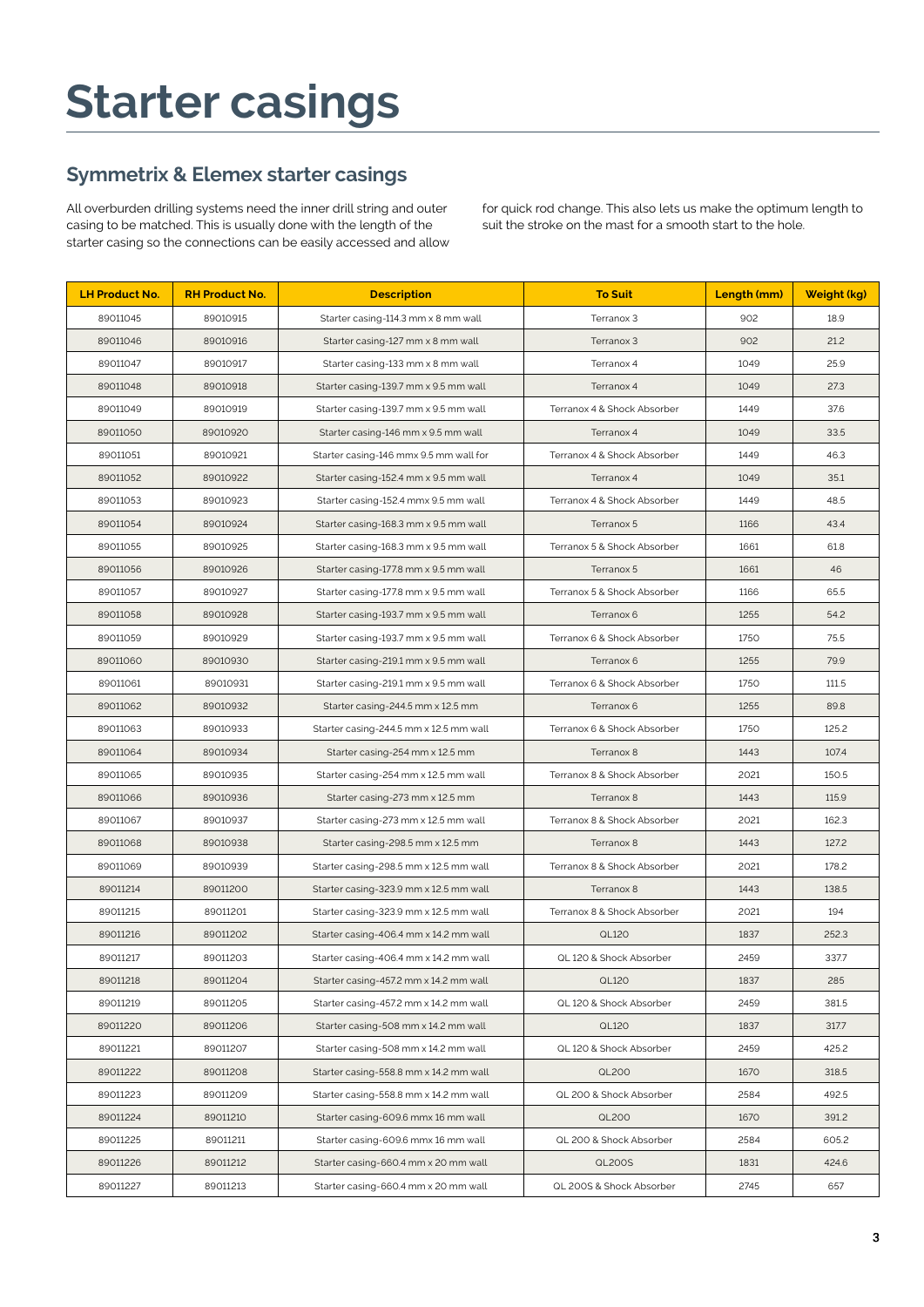## **Casing puller LH**

**A casing puller allows the operator to use the drill head to remove the casing from the hole.**



### **LH (fabricated)**

|                  | 2 3/8" API Reg |            |            | 31/2" API Reg | 41/2" API Reg |            | 65/8" API Reg |            |  |
|------------------|----------------|------------|------------|---------------|---------------|------------|---------------|------------|--|
| <b>Casing OD</b> | <b>BOX</b>     | <b>PIN</b> | <b>BOX</b> | <b>PIN</b>    | <b>BOX</b>    | <b>PIN</b> | <b>BOX</b>    | <b>PIN</b> |  |
| 114.3 mm         | 89010844       | 89010842   |            |               |               |            |               |            |  |
| 127 mm           | 89010848       | 89010846   |            |               |               |            |               |            |  |
| 133 mm           | 89010852       | 89010850   |            |               |               |            |               |            |  |
| 139.7 mm         | 89010856       | 89010854   |            |               |               |            |               |            |  |
| 146 mm           | 89010860       | 89010858   |            |               |               |            |               |            |  |
| 152.4 mm         | 89010864       | 89010862   |            |               |               |            |               |            |  |
| 168.3 mm         | 89010868       | 89010866   |            |               |               |            |               |            |  |
| 177.8 mm         | 89010872       | 89010870   | 89010876   | 89010874      |               |            |               |            |  |
| 193.7 mm         | 89010880       | 89010878   | 89010884   | 89010882      |               |            |               |            |  |
| 219.1 mm         | 89010888       | 89010886   | 89010892   | 89010890      |               |            |               |            |  |
| 244.5 mm         |                |            | 89010896   | 89010894      | 89011075      | 89011073   |               |            |  |
| 254 mm           |                |            | 89010900   | 89010898      | 89011079      | 89011077   |               |            |  |
| 273 mm           |                |            | 89010904   | 89010902      | 89011083      | 89011081   |               |            |  |
| 298.5 mm         |                |            | 89010908   | 89010906      | 89010912      | 89010910   |               |            |  |
| 323.9 mm         |                |            | 89011161   | 89011159      | 89011165      | 89011163   |               |            |  |
| 406.4 mm         |                |            |            |               | 89011171      | 89011169   | 89011175      | 89011173   |  |
| 457.2 mm         |                |            |            |               | 89011179      | 89011177   | 89011183      | 89011181   |  |
| 508 mm           |                |            |            |               |               |            | 89011187      | 89011185   |  |
| 558.8 mm         |                |            |            |               |               |            | 89011191      | 89011189   |  |
| 609.6 mm         |                |            |            |               |               |            | 89011195      | 89011193   |  |
| 660.4 mm         |                |            |            |               |               |            | 89011199      | 89011197   |  |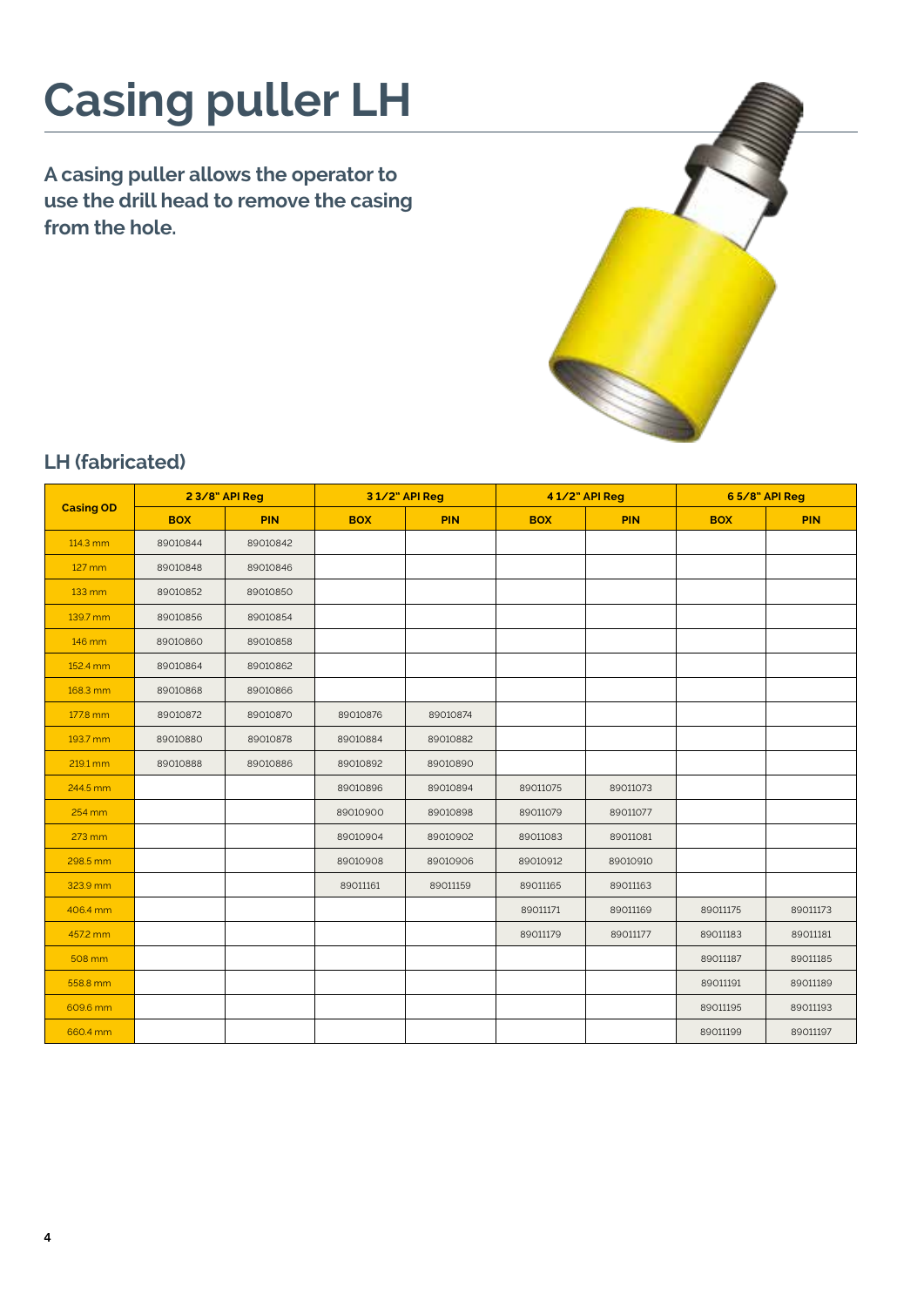# **Casing puller RH**

**A casing puller allows the operator to use the drill head to remove the casing from the hole.**



#### **RH (fabricated)**

|          | 2 3/8" API Reg |            |            | 31/2" API Reg |            | 41/2" API Reg | 65/8" API Reg |            |  |
|----------|----------------|------------|------------|---------------|------------|---------------|---------------|------------|--|
| Casing   | <b>BOX</b>     | <b>PIN</b> | <b>BOX</b> | <b>PIN</b>    | <b>BOX</b> | <b>PIN</b>    | <b>BOX</b>    | <b>PIN</b> |  |
| 114.3 mm | 89011230       | 89011229   |            |               |            |               |               |            |  |
| 127 mm   | 89011232       | 89011231   |            |               |            |               |               |            |  |
| 133 mm   | 89011234       | 89011233   |            |               |            |               |               |            |  |
| 139.7 mm | 89011236       | 89011235   |            |               |            |               |               |            |  |
| 146 mm   | 89011238       | 89011237   |            |               |            |               |               |            |  |
| 152.4 mm | 89011240       | 89011239   |            |               |            |               |               |            |  |
| 168.3 mm | 89011242       | 89011241   |            |               |            |               |               |            |  |
| 177.8 mm | 89011244       | 89011243   | 89011246   | 89011245      |            |               |               |            |  |
| 193.7 mm | 89011248       | 89011247   | 89011250   | 89011249      |            |               |               |            |  |
| 219.1 mm | 89011252       | 89011251   | 89011254   | 89011253      |            |               |               |            |  |
| 244.5 mm |                |            | 89011256   | 89011255      | 89011267   | 89011266      |               |            |  |
| 254 mm   |                |            | 89011258   | 89011257      | 89011269   | 89011268      |               |            |  |
| 273 mm   |                |            | 89011260   | 89011259      | 89011271   | 89011270      |               |            |  |
| 298.5 mm |                |            | 89011262   | 89011261      | 89011264   | 89011263      |               |            |  |
| 323.9 mm |                |            | 89011273   | 89011272      | 89011275   | 89011274      |               |            |  |
| 406.4 mm |                |            |            |               | 89011278   | 89011277      | 89011280      | 89011279   |  |
| 457.2 mm |                |            |            |               | 89011282   | 89011281      | 89011284      | 89011283   |  |
| 508 mm   |                |            |            |               | 89011286   | 89011285      | 89011288      | 89011287   |  |
| 558.8 mm |                |            |            |               |            |               | 89011290      | 89011289   |  |
| 609.6 mm |                |            |            |               |            |               | 89011292      | 89011291   |  |
| 660.4 mm |                |            |            |               |            |               | 89011294      | 89011293   |  |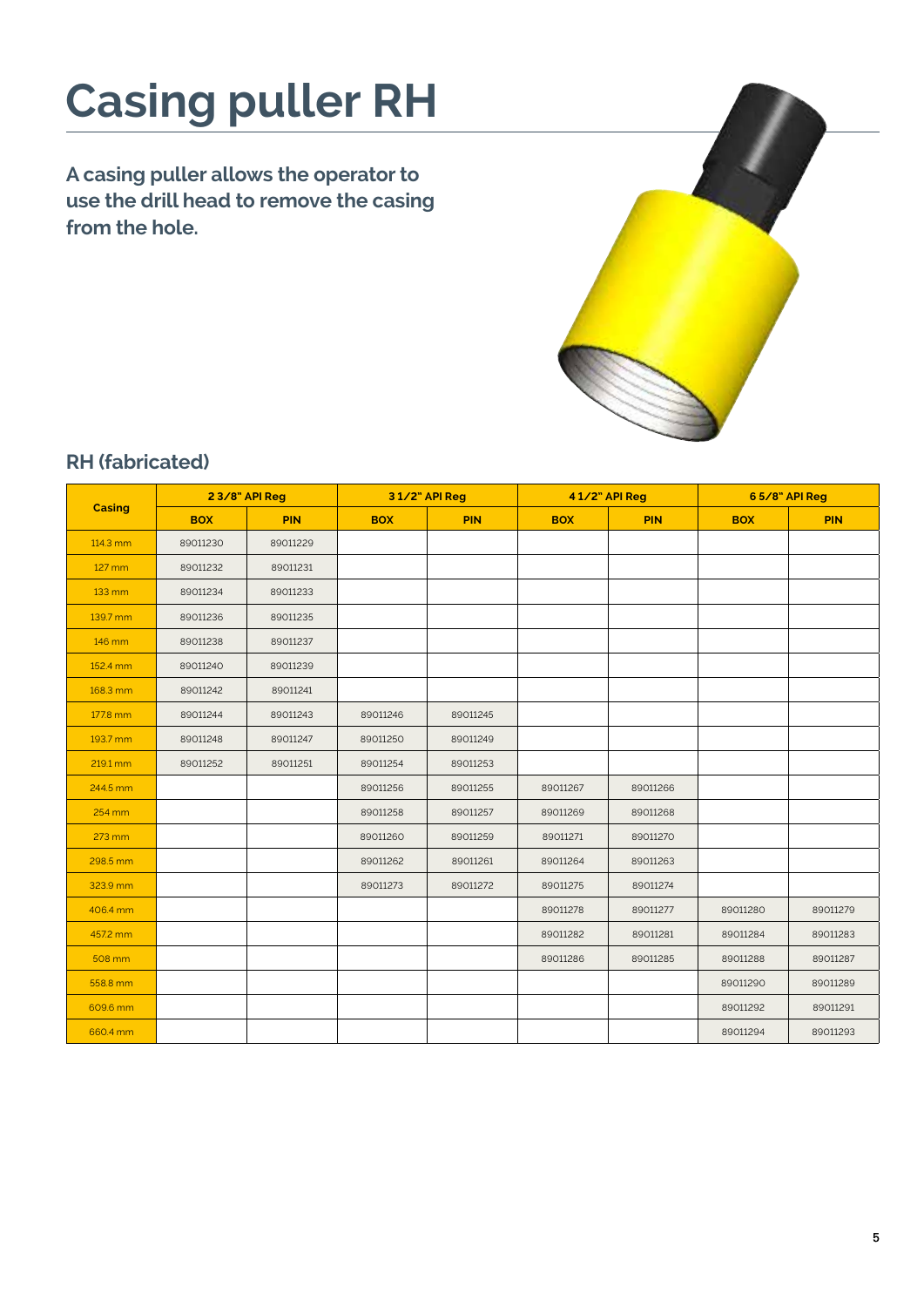### **Casing range**

|                               | Length (mtr) |          |           |          |           |          |           |          |           |          |                  |
|-------------------------------|--------------|----------|-----------|----------|-----------|----------|-----------|----------|-----------|----------|------------------|
| OD @ (mm)                     | 0.5          |          | 1.0       |          | 1.5       |          | 2.0       |          | 3.0       |          | Weight<br>(kq/m) |
|                               | <b>RH</b>    | LH.      | <b>RH</b> | LH       | <b>RH</b> | LH       | <b>RH</b> | LH.      | <b>RH</b> | LH.      |                  |
| $114.3$ mm $\times$ 8 mm wall | 89010701     | 89010706 | 89010702  | 89010707 | 89010703  | 89010708 | 89010704  | 89010709 | 89010705  | 89010710 | 21               |
| 127 mm x 9.5 mm wall          | 89010711     | 89010716 | 89010712  | 89010717 | 89010713  | 89010718 | 89010714  | 89010719 | 89010715  | 89010720 | 23.51            |
| 133 mm x 9.5 mm wall          | 89010721     | 89010726 | 89010722  | 89010727 | 89010723  | 89010728 | 89010724  | 89010729 | 89010725  | 89010730 | 24.69            |
| 139.7 mm x 9.5 mm wall        | 89010731     | 89010736 | 89010732  | 89010737 | 89010733  | 89010738 | 89010734  | 89010739 | 89010735  | 89010740 | 26.01            |
| 146 mm x 9.5 mm wall          | 89010741     | 89010746 | 89010742  | 89010747 | 89010743  | 89010748 | 89010744  | 89010749 | 89010745  | 89010750 | 32.02            |
| 152.4 mm x 9.5 mm wall        | 89010751     | 89010756 | 89010752  | 89010757 | 89010753  | 89010758 | 89010754  | 89010759 | 89010755  | 89010760 | 33.52            |
| 168.3 mm x 9.5 mm wall        | 89010761     | 89010766 | 89010762  | 89010767 | 89010763  | 89010768 | 89010764  | 89010769 | 89010765  | 89010770 | 37.25            |
| 177.8 mm x 9.5 mm wall        | 89010771     | 89010776 | 89010772  | 89010777 | 89010773  | 89010778 | 89010774  | 89010779 | 89010775  | 89010780 | 39.48            |
| 193.7 mm x 9.5 mm wall        | 89010781     | 89010786 | 89010782  | 89010787 | 89010783  | 89010788 | 89010784  | 89010789 | 89010785  | 89010790 | 43.21            |
| 219.1 mm x 9.5 mm wall        | 89010791     | 89010796 | 89010792  | 89010797 | 89010793  | 89010798 | 89010794  | 89010799 | 89010795  | 89010800 | 63.77            |
| 244.5 mm x 12.5 mm wall       | 89010801     | 89010806 | 89010802  | 89010807 | 89010803  | 89010808 | 89010804  | 89010809 | 89010805  | 89010810 | 71.6             |
| 254 mm x 12.5 mm wall         | 89010811     | 89010816 | 89010812  | 89010817 | 89010813  | 89010818 | 89010814  | 89010819 | 89010815  | 89010820 | 74.54            |
| 273 mm x 12.5 mm wall         | 89010821     | 89010826 | 89010822  | 89010827 | 89010823  | 89010828 | 89010824  | 89010829 | 89010825  | 89010830 | 80.4             |
| 298.5 mm x 12.5 mm wall       | 89010831     | 89010836 | 89010832  | 89010837 | 89010833  | 89010838 | 89010834  | 89010839 | 89010835  | 89010840 | 88.27            |
| 323.9 mm x 12.5 mm wall       | 89011228     | 89011093 | 89011089  | 89011094 | 89011090  | 89011095 | 89011091  | 89011096 | 89011092  | 89011097 | 96.11            |
| 406.4 mm x 12.5 mm wall       | 89011098     | 89011103 | 89011099  | 89011104 | 89011100  | 89011105 | 89011101  | 89011106 | 89011102  | 89011107 | 137.51           |
| 457.2 mm x 14.2 mm wall       | 89011108     | 89011113 | 89011109  | 89011114 | 89011110  | 89011115 | 89011111  | 89011116 |           |          | 155.32           |
| 508 mm x 14.2 mm wall         | 89011118     | 89011123 | 89011119  | 89011124 | 89011120  | 89011125 | 89011121  | 89011126 |           |          | 173.13           |
| 558.8 mm x 14.2 mm wall       | 89011128     | 89011133 | 89011129  | 89011134 | 89011130  | 89011135 | 89011131  | 89011136 |           |          | 190.95           |
| 609.6 mm x 16 mm wall         | 89011138     | 89011143 | 89011139  | 89011144 | 89011140  | 89011145 | 89011141  | 89011146 |           |          | 234.51           |
| 660.4 mm x 20 mm wall         | 89011148     | 89011153 | 89011149  | 89011154 | 89011150  | 89011155 | 89011151  | 89011156 |           |          | 254.58           |





Knuckle thread Trapezoidal thread Rope thread Casing Casing



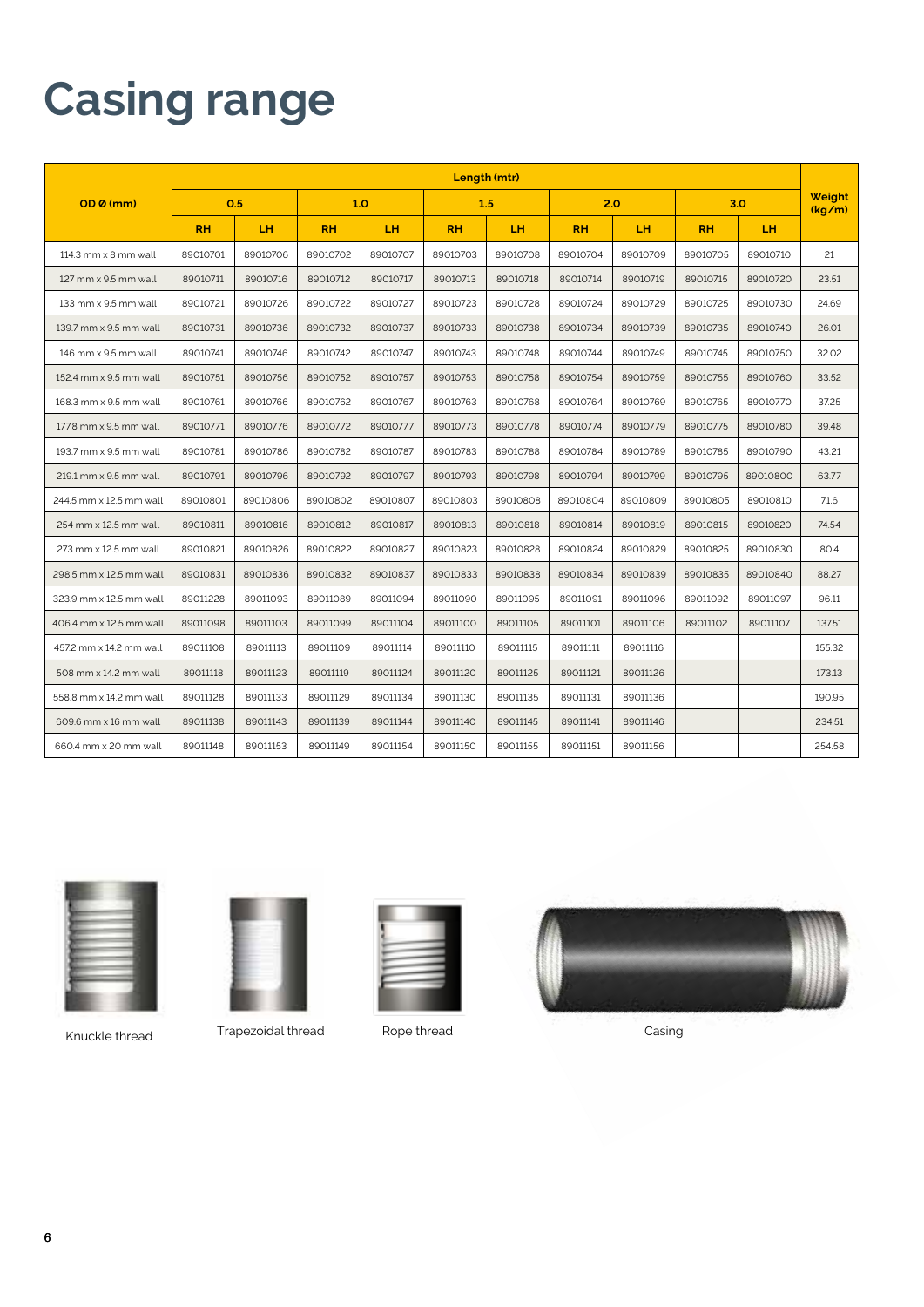### **Auxiliary equipment**

#### **To compliment our casing we offer a full range of auxiliary equipment:**



#### **Bayonnet drives**

In certain ground conditions Overburden Systems may benefit from rotating the casing. The Bayonnet Drive allows you to rotate the inner and outer strings while still remaining independent from each other.



#### **Duplex heads**

For drilling overburden the Duplex Head allows you to drill simultaneously with various bit options.



### **Solid drive heads**

These heavy duty heat treated drive heads allow you to drive the casing when using rotary methods and can also double as a casing puller.



### **Certified casing pullers**

When lifting and hanging the casing the job site may require certified lifting equipment.



**Casing shoes**

We offer a range of casing shoes to handle varying formations from TC Octagonal Inserts, Nutty Crunch and TC Welding Blocks (pictured) for specialist applications.



### **Fishing tools**

In the event that the casing parts or breaks in the hole a range of Spears are available to retrieve the string.